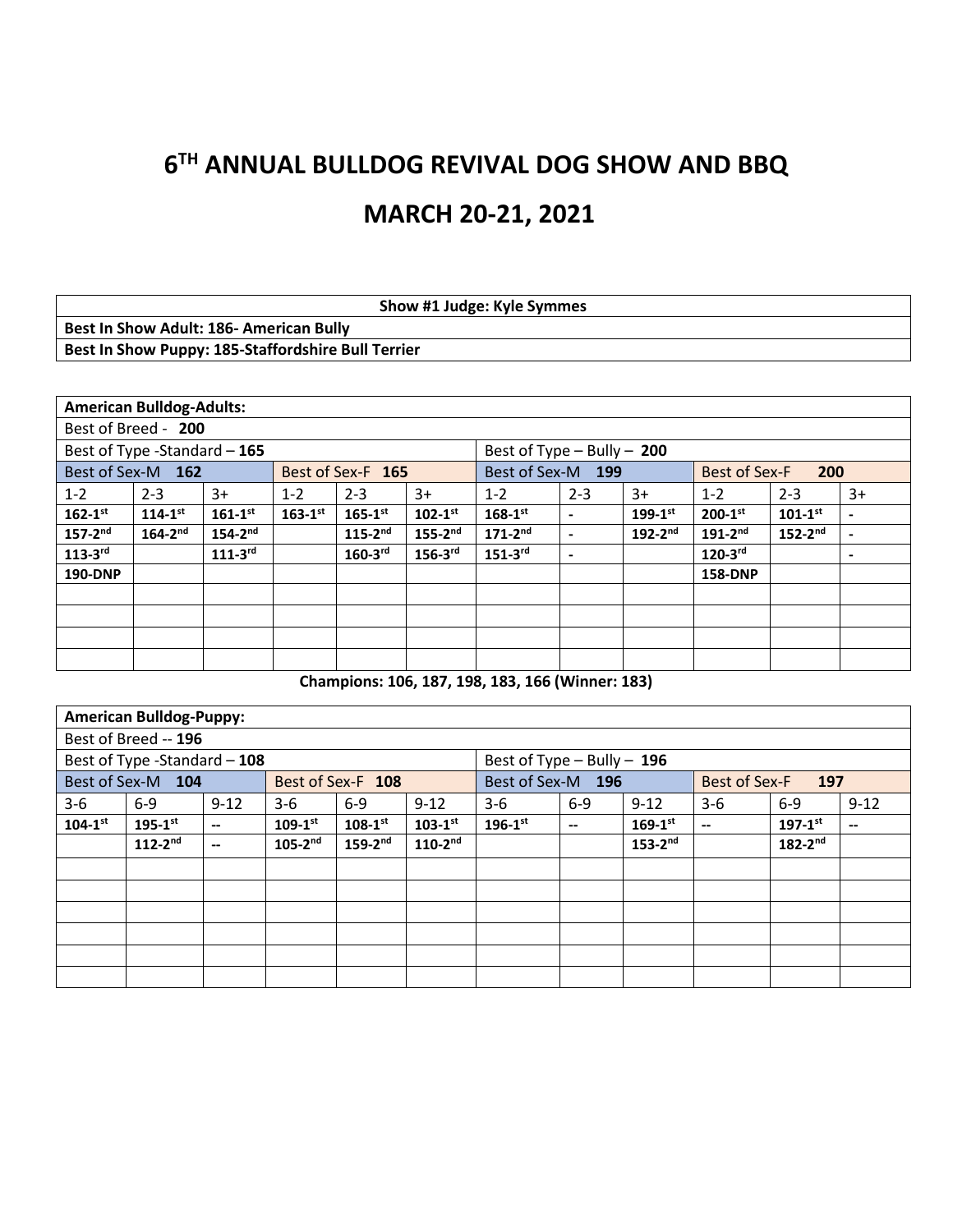| Show #1 Judge: Britney Byrnes                        |                              |          |                |                   |          |                   |                |                |                         |                |      |  |
|------------------------------------------------------|------------------------------|----------|----------------|-------------------|----------|-------------------|----------------|----------------|-------------------------|----------------|------|--|
| <b>French Bulldog:</b>                               |                              |          |                |                   |          |                   |                |                |                         |                |      |  |
| <b>PUPPY:</b>                                        |                              |          |                |                   |          | <b>ADULT:</b>     |                |                |                         |                |      |  |
| Best of Breed Adult- 174<br>Best of Breed Puppy- 175 |                              |          |                |                   |          |                   |                |                |                         |                |      |  |
|                                                      | Best of Sex-M 175            |          |                | Best of Sex-F 193 |          | Best of Sex-M 173 |                |                | Best of Sex-F           | 174            |      |  |
| $3-6$                                                | $6-9$                        | $9 - 12$ | $3-6$          | $6-9$             | $9 - 12$ | $1 - 2$           | $2 - 3$        | $3+$           | $1 - 2$                 | $2 - 3$        | $3+$ |  |
| $175-1$ st                                           |                              |          | $193 - 1^{st}$ | $189 - 1^{st}$    |          |                   | $194 - 1^{st}$ | $173 - 1^{st}$ | $116 - 1$ <sup>st</sup> | $174 - 1^{st}$ |      |  |
|                                                      | $177-2^{nd}$<br>$188-2^{nd}$ |          |                |                   |          |                   |                |                |                         |                |      |  |

| Show #1 Judge: Britney Byrnes |                                                                                                             |  |                 |  |  |               |  |  |               |     |  |  |  |
|-------------------------------|-------------------------------------------------------------------------------------------------------------|--|-----------------|--|--|---------------|--|--|---------------|-----|--|--|--|
| <b>Rat Terrier:</b>           |                                                                                                             |  |                 |  |  |               |  |  |               |     |  |  |  |
| PUPPY:                        | <b>ADULT:</b>                                                                                               |  |                 |  |  |               |  |  |               |     |  |  |  |
|                               | Best of Breed Adult- 178<br>Best of Breed Puppy-                                                            |  |                 |  |  |               |  |  |               |     |  |  |  |
| Best of Sex-M -               |                                                                                                             |  | Best of Sex-F - |  |  | Best of Sex-M |  |  | Best of Sex-F | 178 |  |  |  |
| $3 - 6$                       | $9 - 12$<br>$6-9$<br>$6-9$<br>$9 - 12$<br>$3-6$<br>$2 - 3$<br>$1 - 2$<br>$3+$<br>$2 - 3$<br>$1 - 2$<br>$3+$ |  |                 |  |  |               |  |  |               |     |  |  |  |
|                               | $178 - 1^{st}$<br>-<br>$\overline{\phantom{0}}$<br>-<br>-<br>$\overline{\phantom{0}}$                       |  |                 |  |  |               |  |  |               |     |  |  |  |

| <b>Show #1 Judge: Britney Byrnes</b> |                                                                                                                                                        |          |       |                   |          |               |         |      |               |         |      |  |  |
|--------------------------------------|--------------------------------------------------------------------------------------------------------------------------------------------------------|----------|-------|-------------------|----------|---------------|---------|------|---------------|---------|------|--|--|
|                                      | <b>Staffordshire Bull Terrier:</b>                                                                                                                     |          |       |                   |          |               |         |      |               |         |      |  |  |
| PUPPY:                               | <b>ADULT:</b>                                                                                                                                          |          |       |                   |          |               |         |      |               |         |      |  |  |
|                                      | <b>Best of Breed Adult-</b><br>Best of Breed Puppy- 185                                                                                                |          |       |                   |          |               |         |      |               |         |      |  |  |
| Best of Sex-M -                      |                                                                                                                                                        |          |       | Best of Sex-F 185 |          | Best of Sex-M |         |      | Best of Sex-F |         |      |  |  |
| $3-6$                                | $6 - 9$                                                                                                                                                | $9 - 12$ | $3-6$ | $6-9$             | $9 - 12$ | $1 - 2$       | $2 - 3$ | $3+$ | $1 - 2$       | $2 - 3$ | $3+$ |  |  |
|                                      | $185 - 1$ <sup>st</sup><br>$\overline{\phantom{0}}$<br>$\overline{\phantom{a}}$<br>-<br>$\overline{\phantom{a}}$<br>$\overline{\phantom{0}}$<br>-<br>- |          |       |                   |          |               |         |      |               |         |      |  |  |

| Show #1 Judge: Britney Byrnes                    |                                                                                                               |  |                 |  |  |                   |  |  |                      |     |  |  |
|--------------------------------------------------|---------------------------------------------------------------------------------------------------------------|--|-----------------|--|--|-------------------|--|--|----------------------|-----|--|--|
|                                                  | <b>Olde English Bulldogge:</b>                                                                                |  |                 |  |  |                   |  |  |                      |     |  |  |
| PUPPY:<br><b>ADULT:</b>                          |                                                                                                               |  |                 |  |  |                   |  |  |                      |     |  |  |
| Best of Breed Puppy-<br>Best of Breed Adult- 179 |                                                                                                               |  |                 |  |  |                   |  |  |                      |     |  |  |
| Best of Sex-M -                                  |                                                                                                               |  | Best of Sex-F - |  |  | Best of Sex-M 179 |  |  | <b>Best of Sex-F</b> | 180 |  |  |
| $3 - 6$                                          | $9 - 12$<br>$9 - 12$<br>$6-9$<br>$3-6$<br>$2 - 3$<br>$2 - 3$<br>$6 - 9$<br>$3+$<br>$3+$<br>$1 - 2$<br>$1 - 2$ |  |                 |  |  |                   |  |  |                      |     |  |  |
|                                                  | $180 - 1$ <sup>st</sup><br>$179 - 1$ <sup>st</sup><br>$181 - 1^{st}$<br>$\overline{\phantom{0}}$<br>-         |  |                 |  |  |                   |  |  |                      |     |  |  |

|                 | Show #1 Judge: Britney Byrnes                    |          |                 |       |          |                 |         |      |               |         |      |  |  |  |
|-----------------|--------------------------------------------------|----------|-----------------|-------|----------|-----------------|---------|------|---------------|---------|------|--|--|--|
|                 | <b>American Pitbull Terrier:</b>                 |          |                 |       |          |                 |         |      |               |         |      |  |  |  |
| <b>PUPPY:</b>   | <b>ADULT:</b>                                    |          |                 |       |          |                 |         |      |               |         |      |  |  |  |
|                 | Best of Breed Adult- 184<br>Best of Breed Puppy- |          |                 |       |          |                 |         |      |               |         |      |  |  |  |
| Best of Sex-M - |                                                  |          | Best of Sex-F - |       |          | Best of Sex-M - |         |      | Best of Sex-F | 184     |      |  |  |  |
| $3-6$           | $6-9$                                            | $9 - 12$ | $3-6$           | $6-9$ | $9 - 12$ | $1 - 2$         | $2 - 3$ | $3+$ | $1 - 2$       | $2 - 3$ | $3+$ |  |  |  |
|                 | $184 - 1^{st}$<br>$\overline{\phantom{a}}$<br>-  |          |                 |       |          |                 |         |      |               |         |      |  |  |  |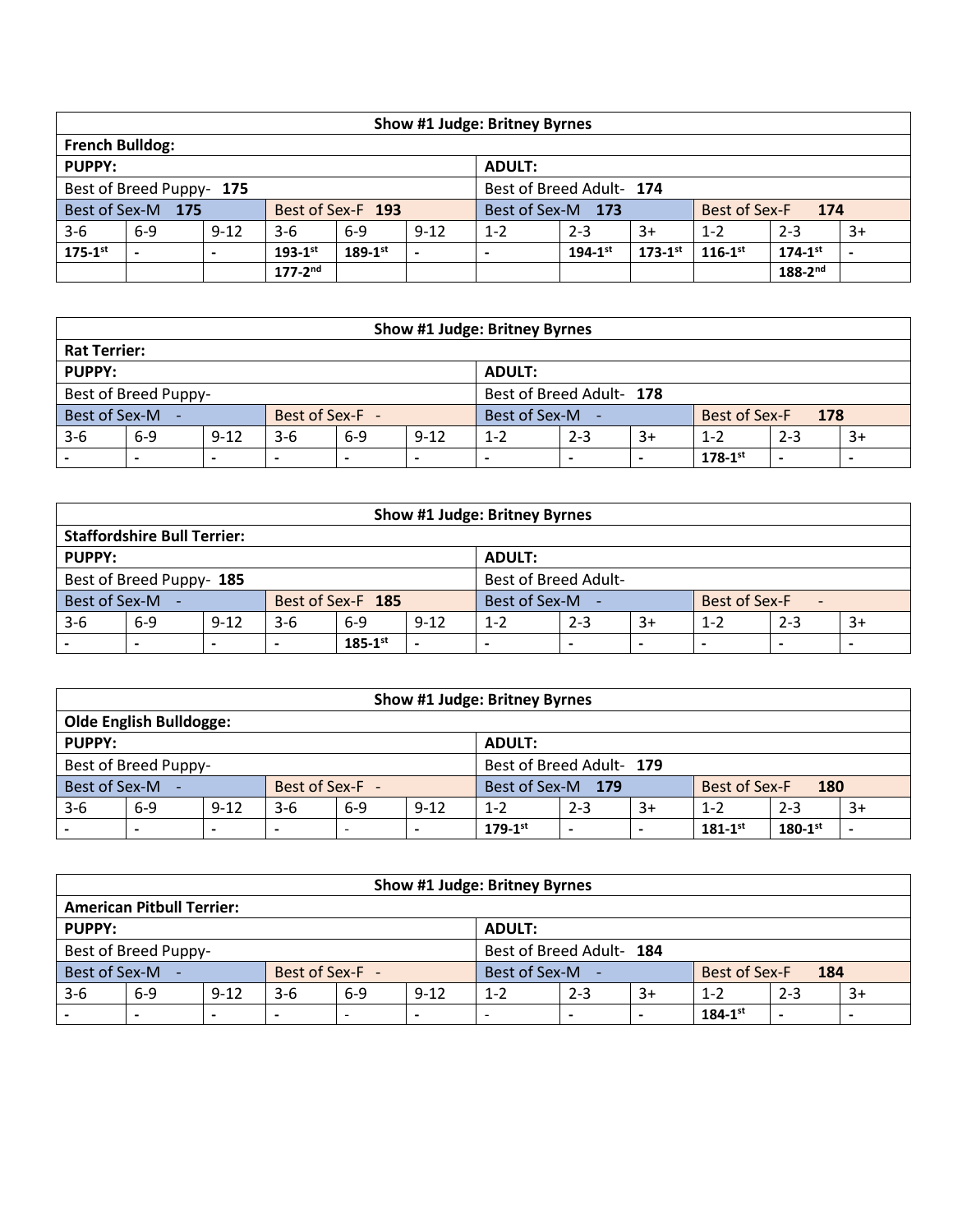| Show #1 Judge: Britney Byrnes                    |                                                                         |          |                 |       |          |                   |         |      |               |         |      |  |
|--------------------------------------------------|-------------------------------------------------------------------------|----------|-----------------|-------|----------|-------------------|---------|------|---------------|---------|------|--|
| <b>American Bully:</b>                           |                                                                         |          |                 |       |          |                   |         |      |               |         |      |  |
| <b>PUPPY:</b><br><b>ADULT:</b>                   |                                                                         |          |                 |       |          |                   |         |      |               |         |      |  |
| Best of Breed Adult- 186<br>Best of Breed Puppy- |                                                                         |          |                 |       |          |                   |         |      |               |         |      |  |
| Best of Sex-M -                                  |                                                                         |          | Best of Sex-F - |       |          | Best of Sex-M 186 |         |      | Best of Sex-F |         |      |  |
| $3-6$                                            | $6-9$                                                                   | $9 - 12$ | $3-6$           | $6-9$ | $9 - 12$ | $1 - 2$           | $2 - 3$ | $3+$ | $1 - 2$       | $2 - 3$ | $3+$ |  |
|                                                  | $186 - 1$ <sup>st</sup><br>$\overline{\phantom{0}}$<br>-<br>-<br>-<br>- |          |                 |       |          |                   |         |      |               |         |      |  |

|                    | Show #1 Judge: Britney Byrnes                    |          |                 |                          |          |               |         |      |                      |         |      |  |  |
|--------------------|--------------------------------------------------|----------|-----------------|--------------------------|----------|---------------|---------|------|----------------------|---------|------|--|--|
| <b>Cane Corso:</b> |                                                  |          |                 |                          |          |               |         |      |                      |         |      |  |  |
| <b>PUPPY:</b>      |                                                  |          |                 |                          |          | <b>ADULT:</b> |         |      |                      |         |      |  |  |
|                    | Best of Breed Adult- 118<br>Best of Breed Puppy- |          |                 |                          |          |               |         |      |                      |         |      |  |  |
| Best of Sex-M -    |                                                  |          | Best of Sex-F - |                          |          | Best of Sex-M |         |      | <b>Best of Sex-F</b> | 118     |      |  |  |
| $3-6$              | $6-9$                                            | $9 - 12$ | $3-6$           | $6-9$                    | $9 - 12$ | $1 - 2$       | $2 - 3$ | $3+$ | $1 - 2$              | $2 - 3$ | $3+$ |  |  |
|                    |                                                  |          |                 | $\overline{\phantom{0}}$ |          |               | -       |      | $118 - 1^{st}$       | -       |      |  |  |
|                    | $119 - 2^{nd}$                                   |          |                 |                          |          |               |         |      |                      |         |      |  |  |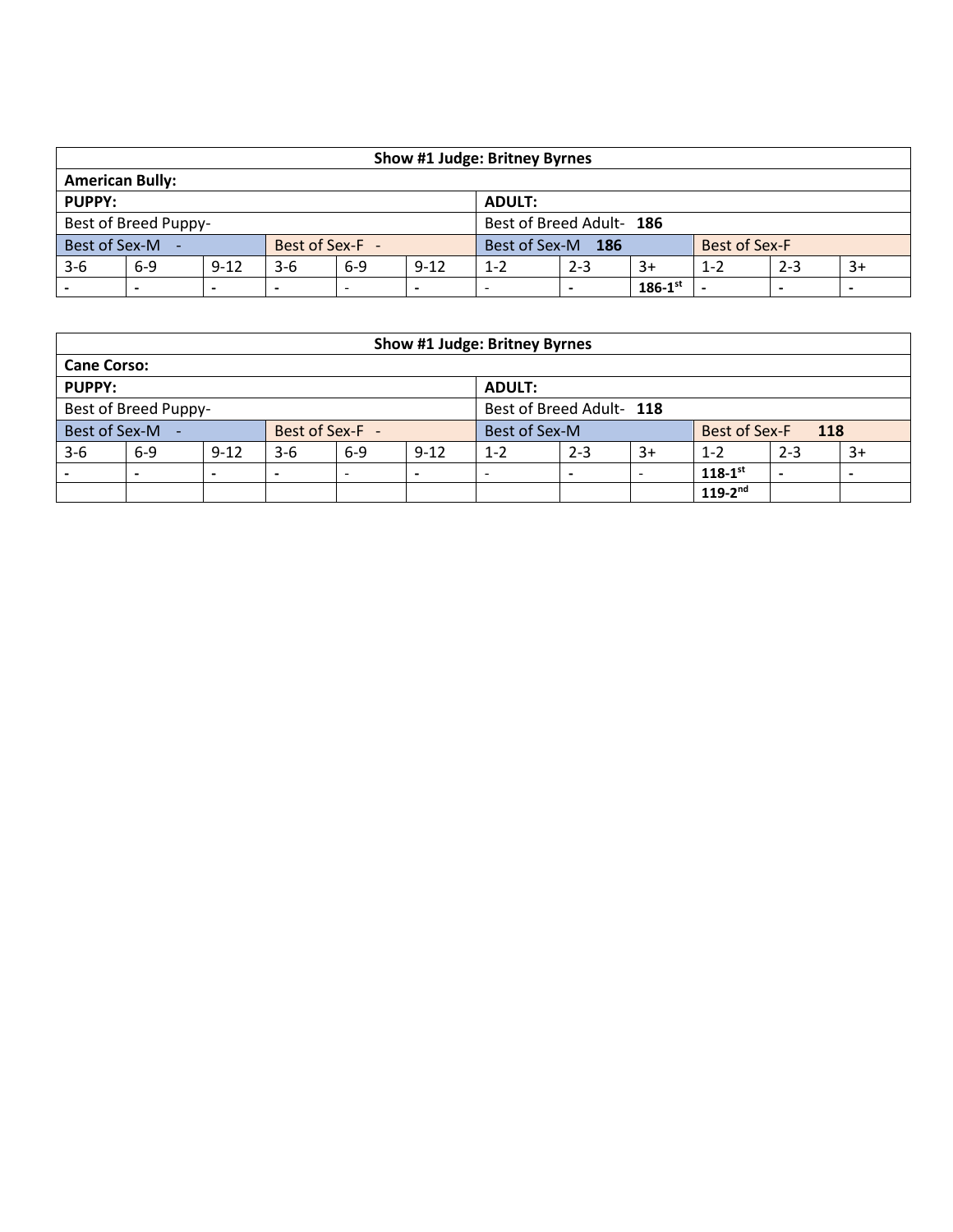#### **Show #2 Judge: Marcel Harnois**

## **Best in Show Adult: 102-American Bulldog Best In Show Puppy: 185-Staffordshire Bull Terrier**

|                | <b>American Bulldog-Adults:</b>                                                     |                         |                       |                         |                         |                          |         |              |                         |                         |                          |  |  |
|----------------|-------------------------------------------------------------------------------------|-------------------------|-----------------------|-------------------------|-------------------------|--------------------------|---------|--------------|-------------------------|-------------------------|--------------------------|--|--|
|                | Best of Breed - 102                                                                 |                         |                       |                         |                         |                          |         |              |                         |                         |                          |  |  |
|                | Best of Type -Standard 102                                                          |                         |                       |                         |                         | Best of Type - Bully 168 |         |              |                         |                         |                          |  |  |
|                | Best of Sex-M 114<br>Best of Sex-M 168<br><b>Best of Sex-F</b><br>Best of Sex-F 102 |                         |                       |                         |                         |                          |         |              |                         |                         |                          |  |  |
| $1 - 2$        | $2 - 3$                                                                             | $3+$                    | $1 - 2$               | $2 - 3$                 | $3+$                    | $1 - 2$                  | $2 - 3$ | $3+$         | $1 - 2$                 | $2 - 3$                 | $3+$                     |  |  |
| $113 - 1^{st}$ | $114 - 1^{st}$                                                                      | $161 - 1$ <sup>st</sup> | $123 - 1^{st}$        | $165 - 1$ <sup>st</sup> | $102 - 1$ <sup>st</sup> | $168 - 1^{st}$           |         | $199-1^{st}$ | $200 - 1$ <sup>st</sup> | $101 - 1$ <sup>st</sup> |                          |  |  |
| $162-2^{nd}$   | $164 - 2^{nd}$                                                                      | $111 - 2^{nd}$          | $163 - 2^{nd}$        | $115 - 2^{nd}$          | $156 - 2^{nd}$          | $171 - 2^{nd}$           |         |              | $158 - 2^{nd}$          | $152 - 2^{nd}$          | $\overline{\phantom{a}}$ |  |  |
| $190 - 3$ rd   |                                                                                     | $154 - 3$ <sup>rd</sup> | $121-3$ <sup>rd</sup> | $160 - 3$ <sup>rd</sup> | $155 - 3$ <sup>rd</sup> | $151-3rd$                |         |              | $120-3^{rd}$            |                         |                          |  |  |
|                |                                                                                     |                         |                       |                         |                         |                          |         |              | <b>191-DNP</b>          |                         |                          |  |  |

## **Champions: 106,107, 183, 187, 166 (Winner: 183)**

|                                                                                  | <b>American Bulldog-Puppy:</b>                                                                                                                |          |       |         |          |       |       |          |       |       |          |  |
|----------------------------------------------------------------------------------|-----------------------------------------------------------------------------------------------------------------------------------------------|----------|-------|---------|----------|-------|-------|----------|-------|-------|----------|--|
|                                                                                  | Best of Breed -- 169                                                                                                                          |          |       |         |          |       |       |          |       |       |          |  |
| Best of Type -Standard - 195<br>Best of Type $-$ Bully $-$ 169                   |                                                                                                                                               |          |       |         |          |       |       |          |       |       |          |  |
|                                                                                  | Best of Sex-M 195<br>Best of Sex-M 169<br>Best of Sex-F 109<br>Best of Sex-F<br>197                                                           |          |       |         |          |       |       |          |       |       |          |  |
| $3 - 6$                                                                          | $6-9$                                                                                                                                         | $9 - 12$ | $3-6$ | $6 - 9$ | $9 - 12$ | $3-6$ | $6-9$ | $9 - 12$ | $3-6$ | $6-9$ | $9 - 12$ |  |
| $104 - 1^{st}$                                                                   | $170 - 1$ <sup>st</sup><br>$195 - 1^{st}$<br>$103 - 1$ <sup>st</sup><br>$169-1^{st}$<br>$109-1^{st}$<br>$159-1^{st}$<br>$197-1$ <sup>st</sup> |          |       |         |          |       |       |          |       |       |          |  |
| $182-2^{nd}$<br>$110-2^{nd}$<br>$112 - 2^{nd}$<br>$105-2^{nd}$<br>$108 - 2^{nd}$ |                                                                                                                                               |          |       |         |          |       |       |          |       |       |          |  |

|                                                      | <b>Show #2 Judge: Marcel Harnois</b>                                                                |          |       |                   |          |                   |                |                         |                |                |      |  |  |
|------------------------------------------------------|-----------------------------------------------------------------------------------------------------|----------|-------|-------------------|----------|-------------------|----------------|-------------------------|----------------|----------------|------|--|--|
|                                                      | <b>French Bulldog:</b>                                                                              |          |       |                   |          |                   |                |                         |                |                |      |  |  |
| <b>PUPPY:</b><br><b>ADULT:</b>                       |                                                                                                     |          |       |                   |          |                   |                |                         |                |                |      |  |  |
| Best of Breed Adult- 194<br>Best of Breed Puppy- 175 |                                                                                                     |          |       |                   |          |                   |                |                         |                |                |      |  |  |
|                                                      | Best of Sex-M 175                                                                                   |          |       | Best of Sex-F 189 |          | Best of Sex-M 194 |                |                         | Best of Sex-F  | 174            |      |  |  |
| $3 - 6$                                              | $6 - 9$                                                                                             | $9 - 12$ | $3-6$ | $6-9$             | $9 - 12$ | $1 - 2$           | $2 - 3$        | $3+$                    | $1 - 2$        | $2 - 3$        | $3+$ |  |  |
| $175 - 1^{st}$                                       | $177-1$ <sup>st</sup><br>$189 - 1^{st}$<br>$117 - 1$ <sup>st</sup><br>$\overline{\phantom{0}}$<br>- |          |       |                   |          |                   | $194 - 1^{st}$ | $173 - 1$ <sup>st</sup> | $116 - 1^{st}$ | $174 - 1^{st}$ | -    |  |  |
|                                                      | $188 - 2^{nd}$                                                                                      |          |       |                   |          |                   |                |                         |                |                |      |  |  |

|                                                  |                                                                                                                                                        |  |                 |  |  | <b>Show #2 Judge: Marcel Harnois</b> |         |      |                      |         |      |  |
|--------------------------------------------------|--------------------------------------------------------------------------------------------------------------------------------------------------------|--|-----------------|--|--|--------------------------------------|---------|------|----------------------|---------|------|--|
| <b>Rat Terrier:</b>                              |                                                                                                                                                        |  |                 |  |  |                                      |         |      |                      |         |      |  |
| <b>PUPPY:</b><br><b>ADULT:</b>                   |                                                                                                                                                        |  |                 |  |  |                                      |         |      |                      |         |      |  |
| Best of Breed Puppy-<br>Best of Breed Adult- 178 |                                                                                                                                                        |  |                 |  |  |                                      |         |      |                      |         |      |  |
| Best of Sex-M -                                  |                                                                                                                                                        |  | Best of Sex-F - |  |  | Best of Sex-M -                      |         |      | <b>Best of Sex-F</b> | 178     |      |  |
| $3-6$                                            | $9 - 12$<br>$9 - 12$<br>$6 - 9$<br>$3-6$<br>$6-9$                                                                                                      |  |                 |  |  | $1 - 2$                              | $2 - 3$ | $3+$ | $1 - 2$              | $2 - 3$ | $3+$ |  |
|                                                  | $178 - 1$ <sup>st</sup><br>$\overline{\phantom{0}}$<br>$\overline{\phantom{0}}$<br>-<br>۰<br>-<br>$\overline{\phantom{0}}$<br>$\overline{\phantom{0}}$ |  |                 |  |  |                                      |         |      |                      |         |      |  |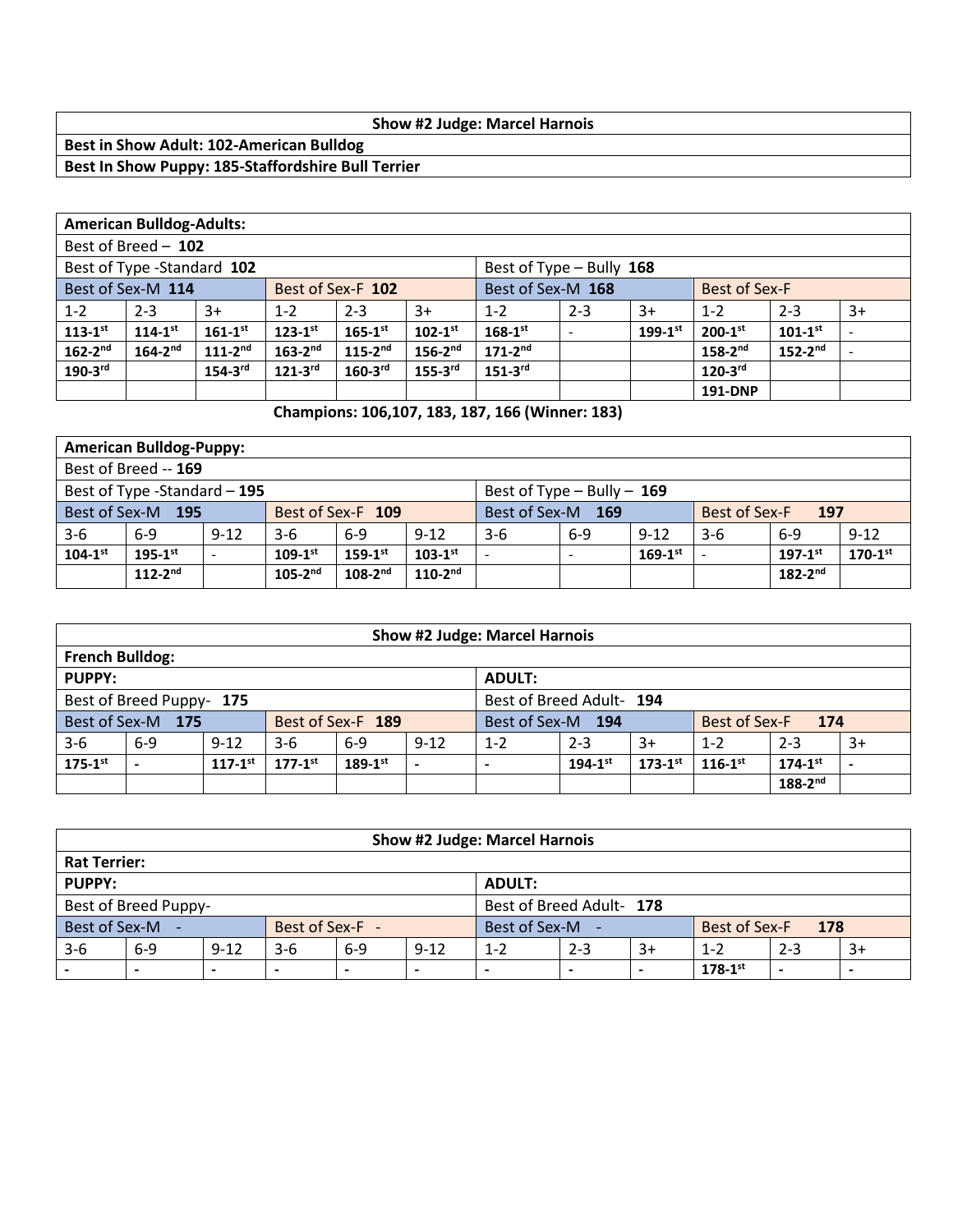| <b>Show #2 Judge: Marcel Harnois</b>                    |                                                                                              |  |  |                   |  |               |         |      |               |         |      |  |
|---------------------------------------------------------|----------------------------------------------------------------------------------------------|--|--|-------------------|--|---------------|---------|------|---------------|---------|------|--|
|                                                         | <b>Staffordshire Bull Terrier:</b>                                                           |  |  |                   |  |               |         |      |               |         |      |  |
| <b>PUPPY:</b><br><b>ADULT:</b>                          |                                                                                              |  |  |                   |  |               |         |      |               |         |      |  |
| <b>Best of Breed Adult-</b><br>Best of Breed Puppy- 185 |                                                                                              |  |  |                   |  |               |         |      |               |         |      |  |
| Best of Sex-M -                                         |                                                                                              |  |  | Best of Sex-F 185 |  | Best of Sex-M |         |      | Best of Sex-F | $\sim$  |      |  |
| $3 - 6$                                                 | $9 - 12$<br>$6-9$<br>$6-9$<br>$9-12$<br>$3-6$                                                |  |  |                   |  |               | $2 - 3$ | $3+$ | $1 - 2$       | $2 - 3$ | $3+$ |  |
|                                                         | $185-1$ <sup>st</sup><br>$\overline{\phantom{0}}$<br>-<br>-<br>-<br>$\overline{\phantom{0}}$ |  |  |                   |  |               |         |      |               |         |      |  |

|                                                  | <b>Show #2 Judge: Marcel Harnois</b>                                                                 |  |                 |  |  |                   |         |      |               |         |      |  |  |
|--------------------------------------------------|------------------------------------------------------------------------------------------------------|--|-----------------|--|--|-------------------|---------|------|---------------|---------|------|--|--|
| <b>Olde English Bulldogge:</b>                   |                                                                                                      |  |                 |  |  |                   |         |      |               |         |      |  |  |
| <b>PUPPY:</b><br><b>ADULT:</b>                   |                                                                                                      |  |                 |  |  |                   |         |      |               |         |      |  |  |
| Best of Breed Adult- 179<br>Best of Breed Puppy- |                                                                                                      |  |                 |  |  |                   |         |      |               |         |      |  |  |
| Best of Sex-M -                                  |                                                                                                      |  | Best of Sex-F - |  |  | Best of Sex-M 179 |         |      | Best of Sex-F | 180     |      |  |  |
| $3-6$                                            | $6-9$<br>$9 - 12$<br>$9 - 12$<br>$6-9$<br>$3-6$                                                      |  |                 |  |  |                   | $2 - 3$ | $3+$ | $1 - 2$       | $2 - 3$ | $3+$ |  |  |
|                                                  | $179-1^{st}$<br>$181 - 1^{st}$<br>$180 - 1$ <sup>st</sup><br>$\overline{\phantom{0}}$<br>-<br>-<br>- |  |                 |  |  |                   |         |      |               |         |      |  |  |

|                                                  | <b>Show #2 Judge: Marcel Harnois</b>                      |  |                 |  |  |               |         |      |               |         |      |  |  |
|--------------------------------------------------|-----------------------------------------------------------|--|-----------------|--|--|---------------|---------|------|---------------|---------|------|--|--|
|                                                  | <b>American Pitbull Terrier:</b>                          |  |                 |  |  |               |         |      |               |         |      |  |  |
| PUPPY:<br><b>ADULT:</b>                          |                                                           |  |                 |  |  |               |         |      |               |         |      |  |  |
| Best of Breed Puppy-<br>Best of Breed Adult- 184 |                                                           |  |                 |  |  |               |         |      |               |         |      |  |  |
| Best of Sex-M -                                  |                                                           |  | Best of Sex-F - |  |  | Best of Sex-M |         |      | Best of Sex-F | 184     |      |  |  |
| $3-6$                                            | $9 - 12$<br>$6 - 9$<br>$9 - 12$<br>$6-9$<br>$3-6$         |  |                 |  |  |               | $2 - 3$ | $3+$ | $1 - 2$       | $2 - 3$ | $3+$ |  |  |
|                                                  | $184 - 1^{st}$<br>$\overline{\phantom{0}}$<br>-<br>-<br>- |  |                 |  |  |               |         |      |               |         |      |  |  |

|                                                  | <b>Show #2 Judge: Marcel Harnois</b>                                         |  |                 |  |  |                   |         |      |               |         |      |  |  |
|--------------------------------------------------|------------------------------------------------------------------------------|--|-----------------|--|--|-------------------|---------|------|---------------|---------|------|--|--|
|                                                  | <b>American Bully:</b>                                                       |  |                 |  |  |                   |         |      |               |         |      |  |  |
| PUPPY:<br><b>ADULT:</b>                          |                                                                              |  |                 |  |  |                   |         |      |               |         |      |  |  |
| Best of Breed Puppy-<br>Best of Breed Adult- 186 |                                                                              |  |                 |  |  |                   |         |      |               |         |      |  |  |
| Best of Sex-M -                                  |                                                                              |  | Best of Sex-F - |  |  | Best of Sex-M 186 |         |      | Best of Sex-F |         |      |  |  |
| $3-6$                                            | $9 - 12$<br>$9 - 12$<br>$6-9$<br>$3-6$<br>$6-9$                              |  |                 |  |  | $1 - 2$           | $2 - 3$ | $3+$ | $1 - 2$       | $2 - 3$ | $3+$ |  |  |
|                                                  | $186 - 1$ <sup>st</sup><br>-<br>-<br>$\overline{\phantom{0}}$<br>-<br>۰<br>- |  |                 |  |  |                   |         |      |               |         |      |  |  |

|                                                  |                    |          |                 |       |          | <b>Show #2 Judge: Marcel Harnois</b>  |         |      |                |         |      |  |  |
|--------------------------------------------------|--------------------|----------|-----------------|-------|----------|---------------------------------------|---------|------|----------------|---------|------|--|--|
|                                                  | <b>Cane Corso:</b> |          |                 |       |          |                                       |         |      |                |         |      |  |  |
| PUPPY:<br><b>ADULT:</b>                          |                    |          |                 |       |          |                                       |         |      |                |         |      |  |  |
| Best of Breed Puppy-<br>Best of Breed Adult- 119 |                    |          |                 |       |          |                                       |         |      |                |         |      |  |  |
| Best of Sex-M -                                  |                    |          | Best of Sex-F - |       |          | Best of Sex-M<br>Best of Sex-F<br>119 |         |      |                |         |      |  |  |
| $3-6$                                            | $6-9$              | $9 - 12$ | $3-6$           | $6-9$ | $9 - 12$ | $1 - 2$                               | $2 - 3$ | $3+$ | $1 - 2$        | $2 - 3$ | $3+$ |  |  |
|                                                  |                    |          | -               | -     |          | $\overline{\phantom{a}}$              |         |      | $118 - 1^{st}$ |         | -    |  |  |
|                                                  | $119 - 2^{nd}$     |          |                 |       |          |                                       |         |      |                |         |      |  |  |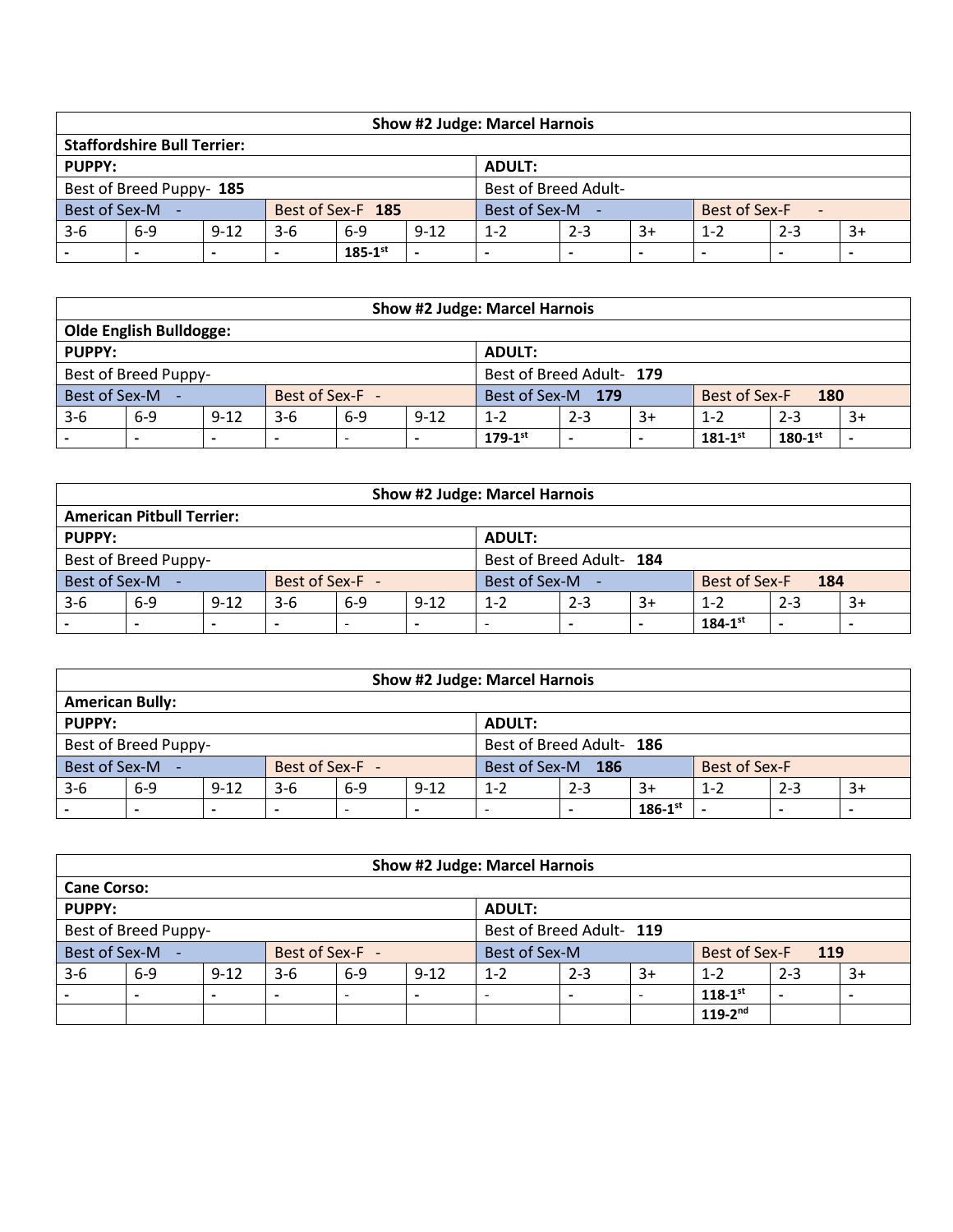### **Show #3 Judge: Darren Roberts**

**Best in Show: 127-American Pitbull Terrier Best In Show Puppy: 185-Staffordshire Bull Terrier** 

|                                                        | <b>American Bulldog-Adults:</b> |                |                |                   |                |                                           |         |              |                |                          |                          |  |  |
|--------------------------------------------------------|---------------------------------|----------------|----------------|-------------------|----------------|-------------------------------------------|---------|--------------|----------------|--------------------------|--------------------------|--|--|
|                                                        | Best of Breed - 102             |                |                |                   |                |                                           |         |              |                |                          |                          |  |  |
| Best of Type -Standard 102<br>Best of Type - Bully 200 |                                 |                |                |                   |                |                                           |         |              |                |                          |                          |  |  |
| Best of Sex-M                                          | - 113                           |                |                | Best of Sex-F 102 |                | Best of Sex-M<br>Best of Sex-F 200<br>199 |         |              |                |                          |                          |  |  |
| $1 - 2$                                                | $2 - 3$                         | $3+$           | $1 - 2$        | $2 - 3$           | $3+$           | $1 - 2$                                   | $2 - 3$ | $3+$         | $1 - 2$        | $2 - 3$                  | $3+$                     |  |  |
| $113 - 1^{st}$                                         | $114 - 1^{st}$                  | $111 - 1^{st}$ | $121 - 1^{st}$ | $115 - 1^{st}$    | $102 - 1^{st}$ | $168 - 1^{st}$                            |         | $199-1^{st}$ | $200 - 1^{st}$ | $\overline{\phantom{0}}$ | $\overline{\phantom{a}}$ |  |  |
|                                                        |                                 | $154-2^{nd}$   | $123-2^{nd}$   | $160-2nd$         | $156-2^{nd}$   |                                           |         |              |                |                          |                          |  |  |
|                                                        |                                 |                |                |                   | $155-3rd$      |                                           |         |              |                |                          |                          |  |  |

**Champions: 107, 106, 198 (Winner: 198)**

|                                                    | <b>American Bulldog-Puppy:</b>                                 |          |                |                   |                |                                           |       |                |       |                |          |  |  |
|----------------------------------------------------|----------------------------------------------------------------|----------|----------------|-------------------|----------------|-------------------------------------------|-------|----------------|-------|----------------|----------|--|--|
|                                                    | Best of Breed -- 197                                           |          |                |                   |                |                                           |       |                |       |                |          |  |  |
|                                                    | Best of Type -Standard - 108<br>Best of Type $-$ Bully $-$ 197 |          |                |                   |                |                                           |       |                |       |                |          |  |  |
|                                                    | Best of Sex-M 195                                              |          |                | Best of Sex-F 108 |                | Best of Sex-M 122<br><b>Best of Sex-F</b> |       |                | 197   |                |          |  |  |
| $3 - 6$                                            | $6-9$                                                          | $9 - 12$ | $3-6$          | $6-9$             | $9-12$         | $3-6$                                     | $6-9$ | $9 - 12$       | $3-6$ | $6-9$          | $9 - 12$ |  |  |
| $104 - 1$ <sup>st</sup>                            | $195 - 1^{st}$                                                 |          | $109 - 1^{st}$ | $108 - 1^{st}$    | $103 - 1^{st}$ |                                           |       | $122 - 1^{st}$ |       | $197 - 1^{st}$ |          |  |  |
| $110 - 2^{nd}$<br>$105 - 2^{nd}$<br>$159 - 2^{nd}$ |                                                                |          |                |                   |                |                                           |       |                |       |                |          |  |  |

|                                                      | <b>Show #3 Judge: Darren Roberts</b>               |                |                         |                   |          |                   |                |                |               |                |      |  |  |  |
|------------------------------------------------------|----------------------------------------------------|----------------|-------------------------|-------------------|----------|-------------------|----------------|----------------|---------------|----------------|------|--|--|--|
|                                                      | <b>French Bulldog:</b>                             |                |                         |                   |          |                   |                |                |               |                |      |  |  |  |
| PUPPY:<br><b>ADULT:</b>                              |                                                    |                |                         |                   |          |                   |                |                |               |                |      |  |  |  |
| Best of Breed Adult- 174<br>Best of Breed Puppy- 177 |                                                    |                |                         |                   |          |                   |                |                |               |                |      |  |  |  |
|                                                      | Best of Sex-M 175                                  |                |                         | Best of Sex-F 177 |          | Best of Sex-M 194 |                |                | Best of Sex-F | 174            |      |  |  |  |
| $3 - 6$                                              | $6-9$                                              | $9 - 12$       | $3-6$                   | $6-9$             | $9 - 12$ | $1 - 2$           | $2 - 3$        | $3+$           | $1 - 2$       | $2 - 3$        | $3+$ |  |  |  |
| $175-1$ st                                           |                                                    | $\blacksquare$ | $177 - 1$ <sup>st</sup> | $124 - 1^{st}$    |          | $125 - 1^{st}$    | $194 - 1^{st}$ | $173 - 1^{st}$ |               | $174 - 1^{st}$ |      |  |  |  |
|                                                      | $188 - 2^{nd}$<br>$189 - 2^{nd}$<br>$126 - 2^{nd}$ |                |                         |                   |          |                   |                |                |               |                |      |  |  |  |

|                                |                                                                         |  |                 |  |  | <b>Show #3 Judge: Darren Roberts</b> |         |      |               |         |      |  |  |
|--------------------------------|-------------------------------------------------------------------------|--|-----------------|--|--|--------------------------------------|---------|------|---------------|---------|------|--|--|
|                                | <b>Rat Terrier:</b>                                                     |  |                 |  |  |                                      |         |      |               |         |      |  |  |
| <b>PUPPY:</b><br><b>ADULT:</b> |                                                                         |  |                 |  |  |                                      |         |      |               |         |      |  |  |
|                                | Best of Breed Adult- 178<br>Best of Breed Puppy-                        |  |                 |  |  |                                      |         |      |               |         |      |  |  |
| Best of Sex-M -                |                                                                         |  | Best of Sex-F - |  |  | Best of Sex-M -                      |         |      | Best of Sex-F | 178     |      |  |  |
| $3 - 6$                        | $9 - 12$<br>$6-9$<br>$3-6$<br>$9 - 12$<br>$6-9$                         |  |                 |  |  | $1 - 2$                              | $2 - 3$ | $3+$ | $1 - 2$       | $2 - 3$ | $3+$ |  |  |
|                                | $178 - 1$ <sup>st</sup><br>$\overline{\phantom{0}}$<br>-<br>-<br>-<br>- |  |                 |  |  |                                      |         |      |               |         |      |  |  |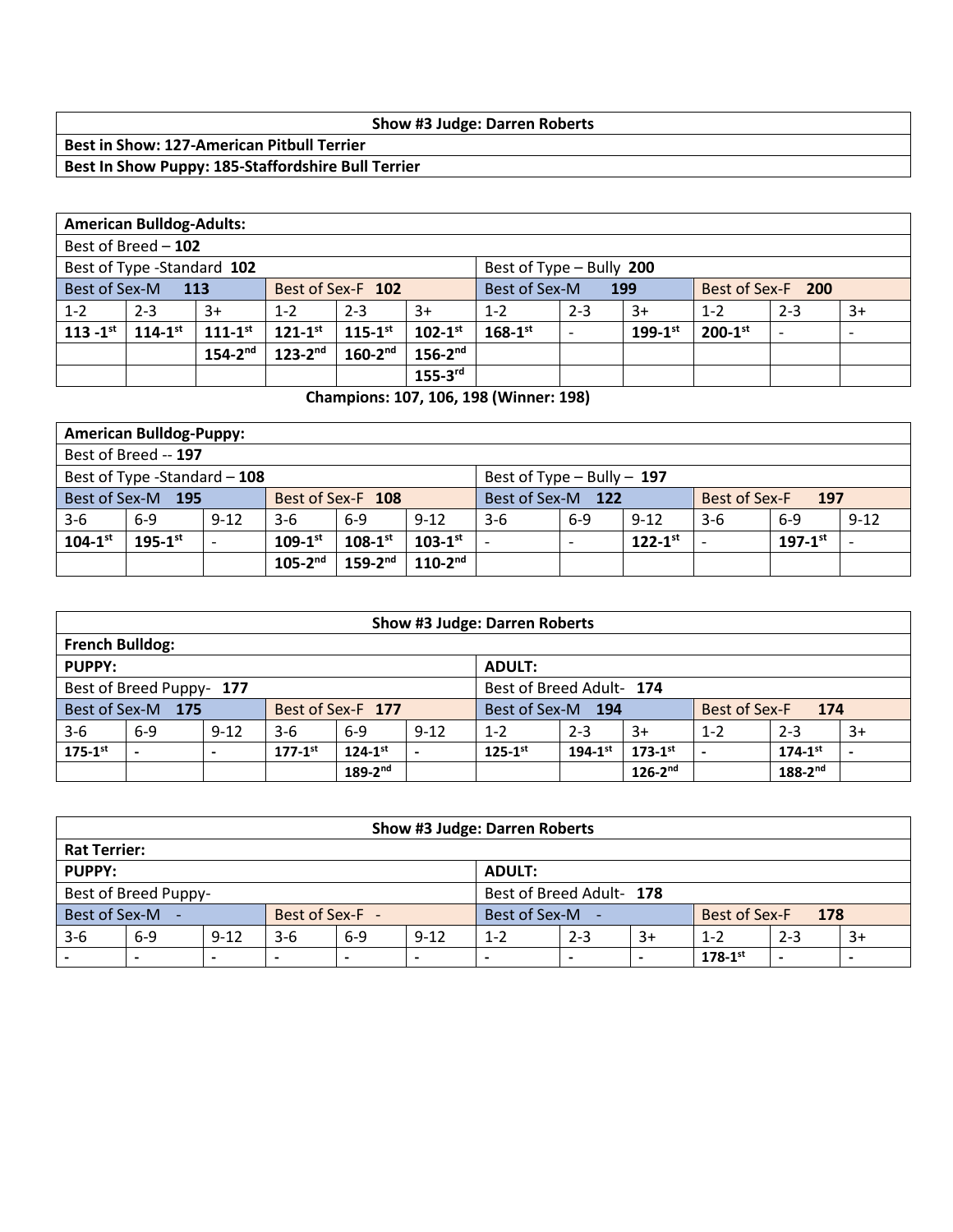| <b>Show #3 Judge: Darren Roberts</b>                    |                                                                                              |  |  |                   |  |               |         |      |               |         |      |  |
|---------------------------------------------------------|----------------------------------------------------------------------------------------------|--|--|-------------------|--|---------------|---------|------|---------------|---------|------|--|
|                                                         | <b>Staffordshire Bull Terrier:</b>                                                           |  |  |                   |  |               |         |      |               |         |      |  |
| <b>PUPPY:</b><br><b>ADULT:</b>                          |                                                                                              |  |  |                   |  |               |         |      |               |         |      |  |
| <b>Best of Breed Adult-</b><br>Best of Breed Puppy- 185 |                                                                                              |  |  |                   |  |               |         |      |               |         |      |  |
| Best of Sex-M -                                         |                                                                                              |  |  | Best of Sex-F 185 |  | Best of Sex-M |         |      | Best of Sex-F | $\sim$  |      |  |
| $3 - 6$                                                 | $9 - 12$<br>$6-9$<br>$6-9$<br>$9-12$<br>$3-6$                                                |  |  |                   |  |               | $2 - 3$ | $3+$ | $1 - 2$       | $2 - 3$ | $3+$ |  |
|                                                         | $185-1$ <sup>st</sup><br>$\overline{\phantom{0}}$<br>-<br>-<br>-<br>$\overline{\phantom{0}}$ |  |  |                   |  |               |         |      |               |         |      |  |

| <b>Show #3 Judge: Darren Roberts</b> |         |          |                          |                                           |                          |                                                                |  |         |         |      |  |
|--------------------------------------|---------|----------|--------------------------|-------------------------------------------|--------------------------|----------------------------------------------------------------|--|---------|---------|------|--|
| <b>Olde English Bulldogge:</b>       |         |          |                          |                                           |                          |                                                                |  |         |         |      |  |
| PUPPY:<br><b>ADULT:</b>              |         |          |                          |                                           |                          |                                                                |  |         |         |      |  |
| Best of Breed Puppy-                 |         |          |                          |                                           |                          | Best of Breed Adult- 179                                       |  |         |         |      |  |
| Best of Sex-M -<br>Best of Sex-F -   |         |          |                          | Best of Sex-M 179<br>Best of Sex-F<br>181 |                          |                                                                |  |         |         |      |  |
| $3-6$                                | $6 - 9$ | $9 - 12$ | $3-6$                    | $6 - 9$                                   | $9 - 12$                 | $2 - 3$<br>$3+$<br>$1 - 2$                                     |  | $1 - 2$ | $2 - 3$ | $3+$ |  |
|                                      |         |          | $\overline{\phantom{0}}$ | $\overline{\phantom{0}}$                  | $\overline{\phantom{0}}$ | $179-1^{st}$<br>$181 - 1^{st}$<br>$180 - 1$ <sup>st</sup><br>- |  |         |         |      |  |

| <b>Show #3 Judge: Darren Roberts</b> |       |          |       |                                       |          |                            |   |  |                |         |                |  |
|--------------------------------------|-------|----------|-------|---------------------------------------|----------|----------------------------|---|--|----------------|---------|----------------|--|
| <b>American Pitbull Terrier:</b>     |       |          |       |                                       |          |                            |   |  |                |         |                |  |
| PUPPY:<br><b>ADULT:</b>              |       |          |       |                                       |          |                            |   |  |                |         |                |  |
| Best of Breed Puppy-                 |       |          |       |                                       |          | Best of Breed Adult- 127   |   |  |                |         |                |  |
| Best of Sex-M -<br>Best of Sex-F -   |       |          |       | Best of Sex-M<br>Best of Sex-F<br>127 |          |                            |   |  |                |         |                |  |
| $3-6$                                | $6-9$ | $9 - 12$ | $3-6$ | $6-9$                                 | $9 - 12$ | $2 - 3$<br>$3+$<br>$1 - 2$ |   |  | $1 - 2$        | $2 - 3$ | $3+$           |  |
|                                      |       |          |       | $\overline{\phantom{0}}$              | -        |                            | - |  | $184 - 1^{st}$ | -       | $127 - 1^{st}$ |  |

| <b>Show #3 Judge: Darren Roberts</b> |       |                          |       |         |                                           |                            |  |                         |         |      |  |
|--------------------------------------|-------|--------------------------|-------|---------|-------------------------------------------|----------------------------|--|-------------------------|---------|------|--|
| <b>American Bully:</b>               |       |                          |       |         |                                           |                            |  |                         |         |      |  |
| PUPPY:<br><b>ADULT:</b>              |       |                          |       |         |                                           |                            |  |                         |         |      |  |
| Best of Breed Puppy-                 |       | Best of Breed Adult- 186 |       |         |                                           |                            |  |                         |         |      |  |
| Best of Sex-M -<br>Best of Sex-F -   |       |                          |       |         | Best of Sex-M 186<br><b>Best of Sex-F</b> |                            |  |                         |         |      |  |
| $3 - 6$                              | $6-9$ | $9 - 12$                 | $3-6$ | $6 - 9$ | $9 - 12$                                  | $2 - 3$<br>$3+$<br>$1 - 2$ |  | $1 - 2$                 | $2 - 3$ | $3+$ |  |
|                                      |       |                          | -     | -       |                                           |                            |  | $186 - 1$ <sup>st</sup> |         |      |  |

| <b>Show #3 Judge: Darren Roberts</b>             |       |          |                 |                          |          |                                              |  |         |                |      |  |
|--------------------------------------------------|-------|----------|-----------------|--------------------------|----------|----------------------------------------------|--|---------|----------------|------|--|
| <b>Cane Corso:</b>                               |       |          |                 |                          |          |                                              |  |         |                |      |  |
| PUPPY:<br><b>ADULT:</b>                          |       |          |                 |                          |          |                                              |  |         |                |      |  |
| Best of Breed Puppy-<br>Best of Breed Adult- 119 |       |          |                 |                          |          |                                              |  |         |                |      |  |
| Best of Sex-M -                                  |       |          | Best of Sex-F - |                          |          | Best of Sex-M<br>Best of Sex-F<br><b>119</b> |  |         |                |      |  |
| $3-6$                                            | $6-9$ | $9 - 12$ | $3-6$           | $6-9$                    | $9 - 12$ | $3+$<br>$2 - 3$<br>$1 - 2$                   |  | $1 - 2$ | $2 - 3$        | $3+$ |  |
|                                                  |       |          | -               | $\overline{\phantom{0}}$ |          |                                              |  |         | $118 - 1^{st}$ |      |  |
|                                                  |       |          |                 |                          |          |                                              |  |         | $119 - 2^{nd}$ |      |  |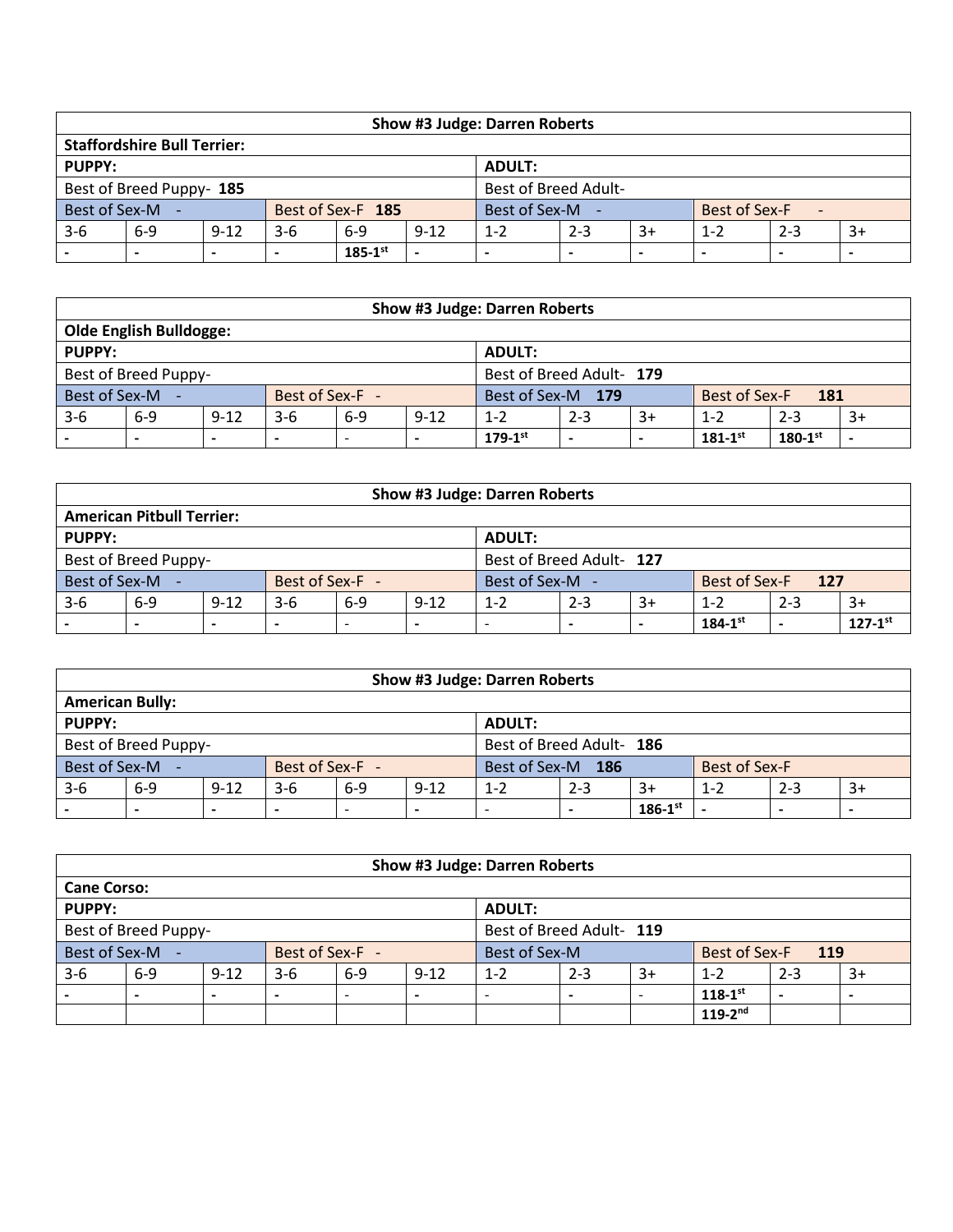| Show          | Owner         | Dog's Name                                        | <b>Breed</b>           | <b>Points</b> | Major's        | ABA/AMA    |
|---------------|---------------|---------------------------------------------------|------------------------|---------------|----------------|------------|
| <b>Number</b> |               |                                                   |                        |               |                | Registered |
| 151           |               | Hernandez Greenshire's Gemini Man                 | AB                     | 10            |                | Yes        |
| 152           |               | Hernandez   HSB Red Shelby Cobra & CJB            | AB                     | 16            |                | Yes        |
| 153           |               | Hernandez CJB Super Sonic of Boyds                | AB                     | 9 PP          |                | Yes        |
| 154           | Shauger       | New Eden's Bullvi                                 | AB                     | 21            |                | Yes        |
| 155           | Shauger       | MPKennel's Medusa's Black Rose of NEK             | AB                     | 16            |                | Yes        |
| 156           | Shauger       | Shauger's Mira                                    | AB                     | 21            |                | Yes        |
| 157           | <b>Berg</b>   | Berg's Bubba's Gone Hoggin' of Vaughan's<br>ABs   | AB                     | 8             |                | Yes        |
| 158           | Vergara       | Vergara's Lady Athena                             | AB                     | 8             | $\overline{a}$ | Incomplete |
| 159           | Ruggiero      | Ruggiero's Opha May of Cowan                      | AB                     | <b>26 PP</b>  |                | Yes        |
| 160           | <b>Zegers</b> | Miss Molly Mayhem                                 | AB                     | 18            |                | Incomplete |
| 161           | <b>WFO</b>    | <b>Unnamed and Untamed</b>                        | AB                     | 20            |                | Incomplete |
| 162           | WFO           | Boy                                               | AB                     | 28            | 1 Major        | Incomplete |
| 163           | <b>WFO</b>    | Punky                                             | AB                     | 8             |                | Incomplete |
| 164           | <b>WFO</b>    | Adder                                             | AB                     | 16            |                | Incomplete |
| 165           | WFO           | <b>Barb</b>                                       | AB                     | 40            | 1 Major        | Incomplete |
| 166           | <b>WFO</b>    | Roxy                                              | AB                     |               |                | Incomplete |
| 167           | WFO           | Vrounfelder's/WFO's Mississippi Leg Hound AB      |                        |               |                | Yes        |
| 168           | Kapple        | Dakk's Slade                                      | AB                     | 40            | 1Major         | Yes        |
| 169           | Grillo        | Best Bud's Spanky                                 | AB                     | <b>40 PP</b>  | 1 Major        | Incomplete |
| 170           | Grillo        | <b>Best Bud's Chanel</b>                          | AB                     | 0             |                | Incomplete |
| 171           | Grillo        | <b>Best Bud's Caine</b>                           | AB                     | 16            |                | Yes        |
| 172           | Grillo        | Chapo                                             | AB                     |               |                | Yes        |
| 173           | Lincoln       | Kicking Bear's Hunka Hunka Burnin Luv             | French                 | 10            |                | Yes        |
| 174           | Lincoln       | Amethyst's Anything But Ordinary                  | French                 | 70            | 3 Major        | Yes        |
| 175           | Lincoln       | Amethyst's Don't Feed After Midnight              | French                 | <b>20 PP</b>  |                | Yes        |
| 176           | Lincoln       | Amethyst's The Dirtiest Little Rainbow            | French                 |               |                | Yes        |
| 177           | Lincoln       | Amethyst's Princess of Power                      | French                 | <b>28 PP</b>  | $\overline{a}$ | Yes        |
| 178           | Lincoln       | Kicking Bear's Don't Burst My Bubble              | Rat                    | 0             |                | Yes        |
| 179           | Lincoln       | Trucha's Amores Perros                            | Olde                   | 30            | 3 Major        | Yes        |
| 180           | Lincoln       | A Pup Named Sue Lincoln                           | Olde                   | 20            | 2 Major        | Yes        |
| 181           | Lincoln       | Trucha's I'm a Savage                             | Olde                   | 10            | 1 Major        | Yes        |
| 182           | Lincoln       | Saber (registered as litter, but not perm<br>yet) | AB                     | 16            |                | Incomplete |
| 183           | Lincoln       | WFO/Boyd's El Chivo of Trucha                     | AB                     |               | 2 CH.<br>Win   | Yes        |
| 184           | Hansen        | She Got Molly Legs                                | <b>APBT</b>            | 0             |                | Incomplete |
| 185           | Hansen        | Luci                                              | <b>SBT</b>             | 30 PP         |                | Incomplete |
| 186           | Hansen        | Junior                                            | AmBully <sup>0</sup>   |               |                | Incomplete |
| 187           | Vergara       | Vergara Bull's Mighty Diezel of Charadias         | AB                     |               |                | Yes        |
| 188           | Diaz          | iFrenchi Biscuit of Bulldogs & Bombs              | French                 | 24            |                | Yes        |
| 189           | Diaz          | Bulldogs & Bombs "Amazing Grace"                  | French                 | <b>10 PP</b>  |                | Incomplete |
| 190           | Celis         | Caine                                             | $\mathsf{A}\mathsf{B}$ | 5             |                | Incomplete |